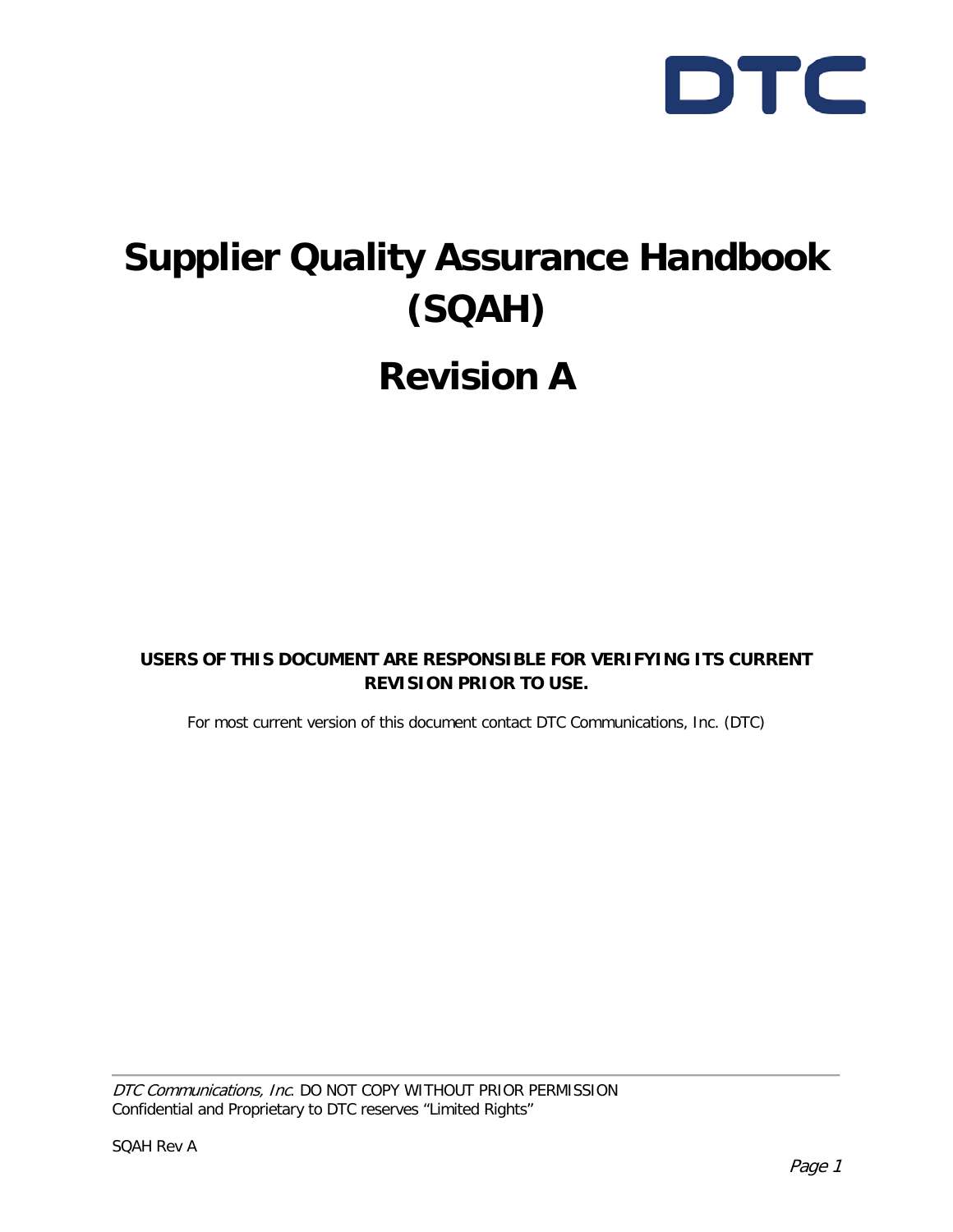

### **Preface**

At DTC Communications Inc., hereafter DTC it is imperative that we assure our Customers and their requirements are fully satisfied by executing our contracts with them on-time and in compliance to whatever requirements we have agreed to meet. We do that by proactively managing all aspects of our value streams, leveraging the expertise, ideas and innovation of our workforce, and by building robust relationships with our Suppliers, regulatory agencies, Customers, and our 3<sup>rd</sup> Party Registrar.

At DTC we are continually growing and evolving as a business and in doing so, recognize the need for increased flexibility and agility; in terms of our business approaches, enterprise infrastructure, and throughout our supply chain. In support of that growth comes the need for enhanced communications to ensure that employees, Suppliers, and Customers alike have clear visibility into the DTC Quality Management System, its requirements and results. This handbook is one of the methods used to communicate with our supply chain.

This handbook contains the general requirements that apply to all our contracts as well and specific Quality Clauses that are applied by clause number on our purchase orders. The full intent is to ensure compliance to our contracts with our customers and to create a positive and consistent customer experience.

Roger Mogler

Manager of Quality Assurance DTC Communications, Inc. 3845 Gateway Centre Blvd. Suite 360 Pinellas Park, FL 33782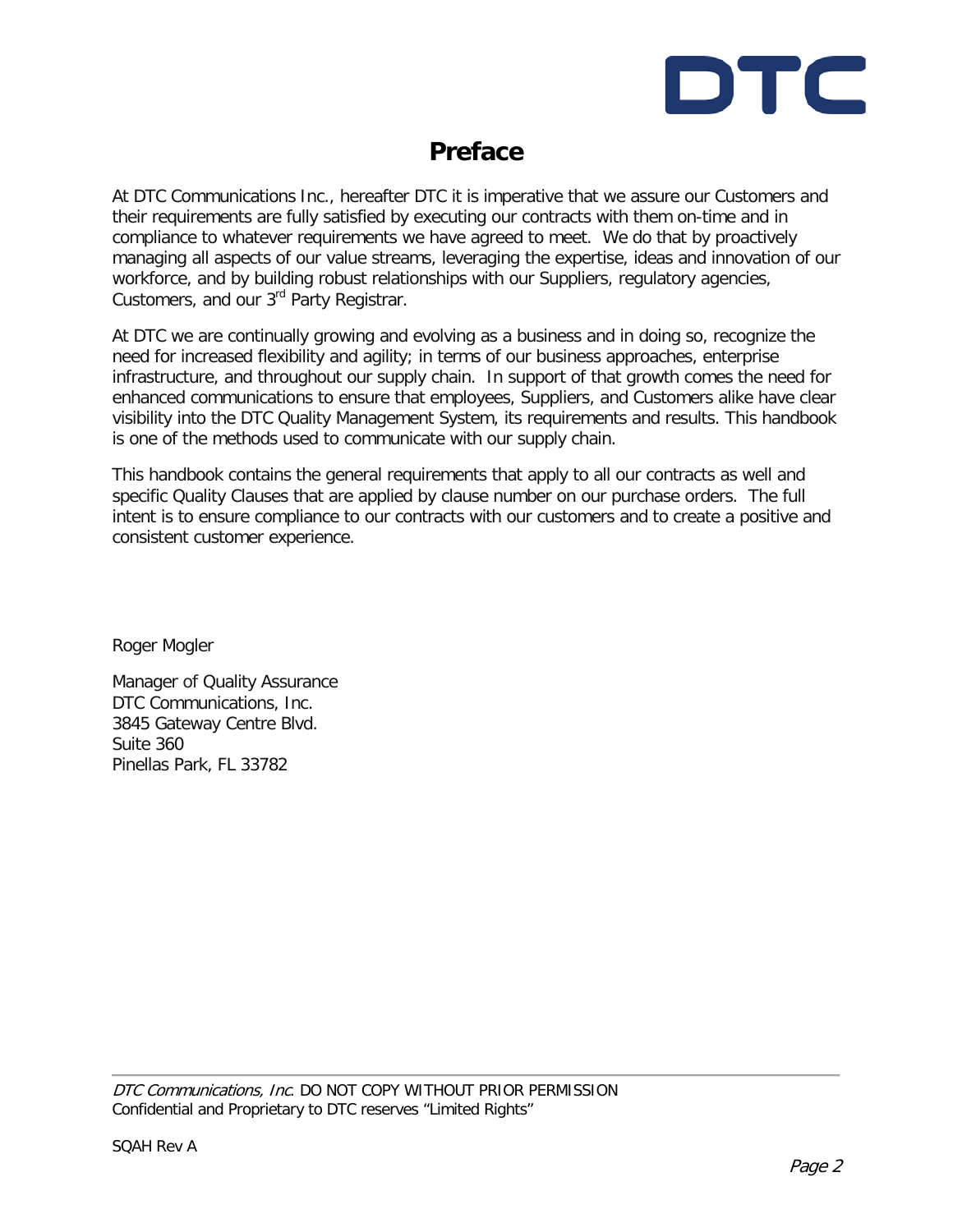

#### **DTC Supplier Quality Assurance Handbook**

#### **Table of Contents**

#### **Section 1: Introduction**

- 1.0 General
- 1.1 Revision Control
- 1.2 Application
- 1.3 Implementation
- 1.4 Acronyms and Definitions

#### **Section 2: Expectations**

- 2.1 Basic Quality/Delivery Expectations and Requirements
- 2.2 E-Business Capabilities

#### **Section 3: Supplier Qualification & Performance**

- 3.1 Notification Responsibilities
- 3.2 Sub-Tier Supplier Management

#### **Section 4: General Requirements**

- 4.1 Purchase Order/Contract
- 4.2 Traceability Verification
- 4.3 Documentation
- 4.3.1 Certificate of Conformance (C of C)
- 4.3.2 Non-Metallics Documentation
- 4.4 First Article Inspection (FAI)
- 4.4.1 Delta First Article Inspection
- 4.5 Inspection & Test Requirements
- 4.5.1 Records of Compliance
- 4.5.2 Sampling Plans
- 4.5.3 Visual Inspections
- 4.5.4 Dimensional Inspection
- 4.6 Qualification of Personnel
- 4.7 Right of Access
- 4.8 Source Inspection
- 4.9 Measuring and Test Equipment (M&TE)
- 4.10 Nonconforming Product
- 4.11 Corrective Action
- 4.12 Identification Marking
- 4.13 Foreign Object Debris and Foreign Object Damage (FOD)
- 4.14 Technical Documents
- 4.15 Packaging and Shipping Requirements
- 4.16 Packing Slip Requirements
- 4.17 Records Retention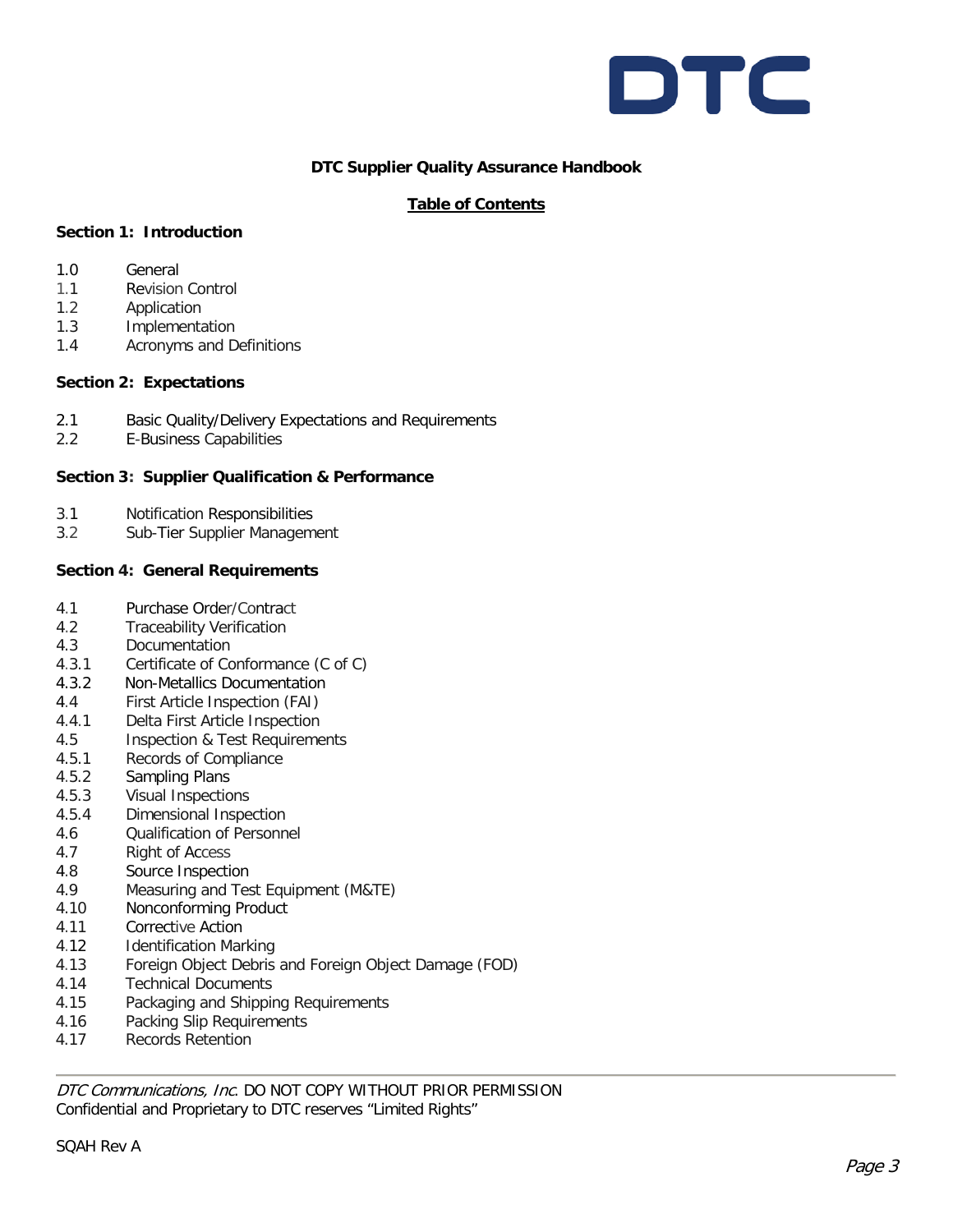# DTC

#### **Section 5: Specific Product Requirements**

- 5.1 Application of Product Specific Requirements
- 5.2 Shelf Life Material
- 5.3 Counterfeit Prevention
- 5.3.1 Procurement of Product
- 5.3.2 Certificates of Conformance
- 5.3.3 Delivery of Suspect Counterfeit Product
- 5.3.4 Securing Counterfeit Product
- 5.4 ESD Control
- 5.5 Solder Workmanship Standard

#### **Section 6: DTC Quality Clauses**

- 6.1 Application of DTC Quality Clauses
- 6.1.1 General Quality Clauses

#### **Section 7: Reference Documents and Forms**

7.1 Reference Documents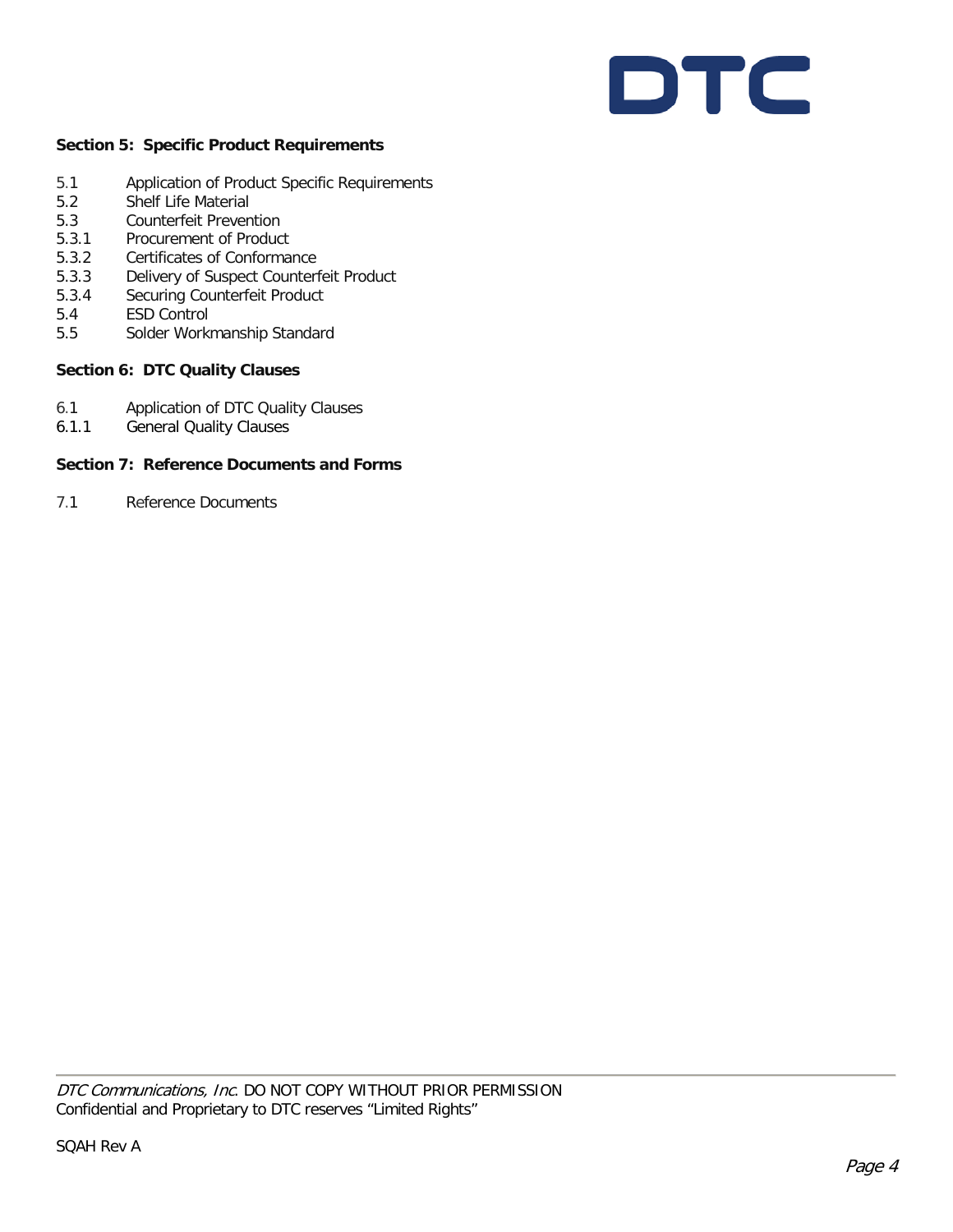

#### **SECTION 1: INTRODUCTION**

#### **1.0 General**

This handbook outlines the expectations and requirements with which Suppliers and their sub-tiers must comply when providing material and services specified by the DTC Purchase Order. Suppliers are fully responsible for the quality and delivery of their products/services as well as the performance of their sub-tier Suppliers.

All communications relative to the requirements of the Purchase Order, the drawings, the specifications, must be directed to the appropriate DTC Procurement representative.

As used in this handbook, the term "Purchase Order" has the same as "Contract".

This handbook and DTC specifications and documents are for the sole use of fulfillment of the Purchase Order.

#### **1.1 Revision Control**

For the most current version of this handbook please contact DTC or [www.domotactical.com/terms](http://www.domotactical.com/terms)

#### **1.2 Application**

This handbook and its requirements apply to all Suppliers of production components, materials, assemblies and/or services, unless otherwise exempted in writing on the Purchase Order. Suppliers must meet all applicable requirements specified herein. Where one DTC company serves as a Supplier to another DTC company, the supplying company is bound by the requirements herein in the same way as an "unrelated" external Supplier.

#### **1.3 Implementation**

Suppliers are responsible for the development, documentation, implementation, and maintenance of a quality system equal or compliant with ISO 9001. Exception to this must be approved by DTC Quality Management.

#### **1.4 Acronyms and Definitions**

| C of C             | Certificate of Conformity                                                                                                                                                                                                                                                                                                                                                                                        |
|--------------------|------------------------------------------------------------------------------------------------------------------------------------------------------------------------------------------------------------------------------------------------------------------------------------------------------------------------------------------------------------------------------------------------------------------|
| Counterfeit Parts  | A part or product that has material, performance and/or<br>characteristics which have been knowingly<br>misrepresented. This includes parts that have been marked to disguise<br>unauthorized modifications or changes, defective parts scrapped by the original<br>manufacturer, previously used parts provided as "new", or the unauthorized<br>making of a copy or imitation of an article, product, or part. |
| FAI                | <b>First Article Inspection</b>                                                                                                                                                                                                                                                                                                                                                                                  |
| <b>First Piece</b> | First piece of a production run                                                                                                                                                                                                                                                                                                                                                                                  |
| M&TE               | Measuring and Test Equipment                                                                                                                                                                                                                                                                                                                                                                                     |
| PO.                | Purchase Order                                                                                                                                                                                                                                                                                                                                                                                                   |
| <b>SCAR</b>        | <b>Supplier Corrective Action Request</b>                                                                                                                                                                                                                                                                                                                                                                        |

#### **SECTION 2: EXPECTATIONS**

#### **2.1 Basic Quality Delivery Expectations and Requirements**

DTC Quality and Delivery targets are 100% Quality and 100% On-Time-Delivery. Any defect may result in rejection and the return of defective product to the Supplier or, in the case of a noncompliance identified during Source Inspection, there could be non-acceptance of the lots involved.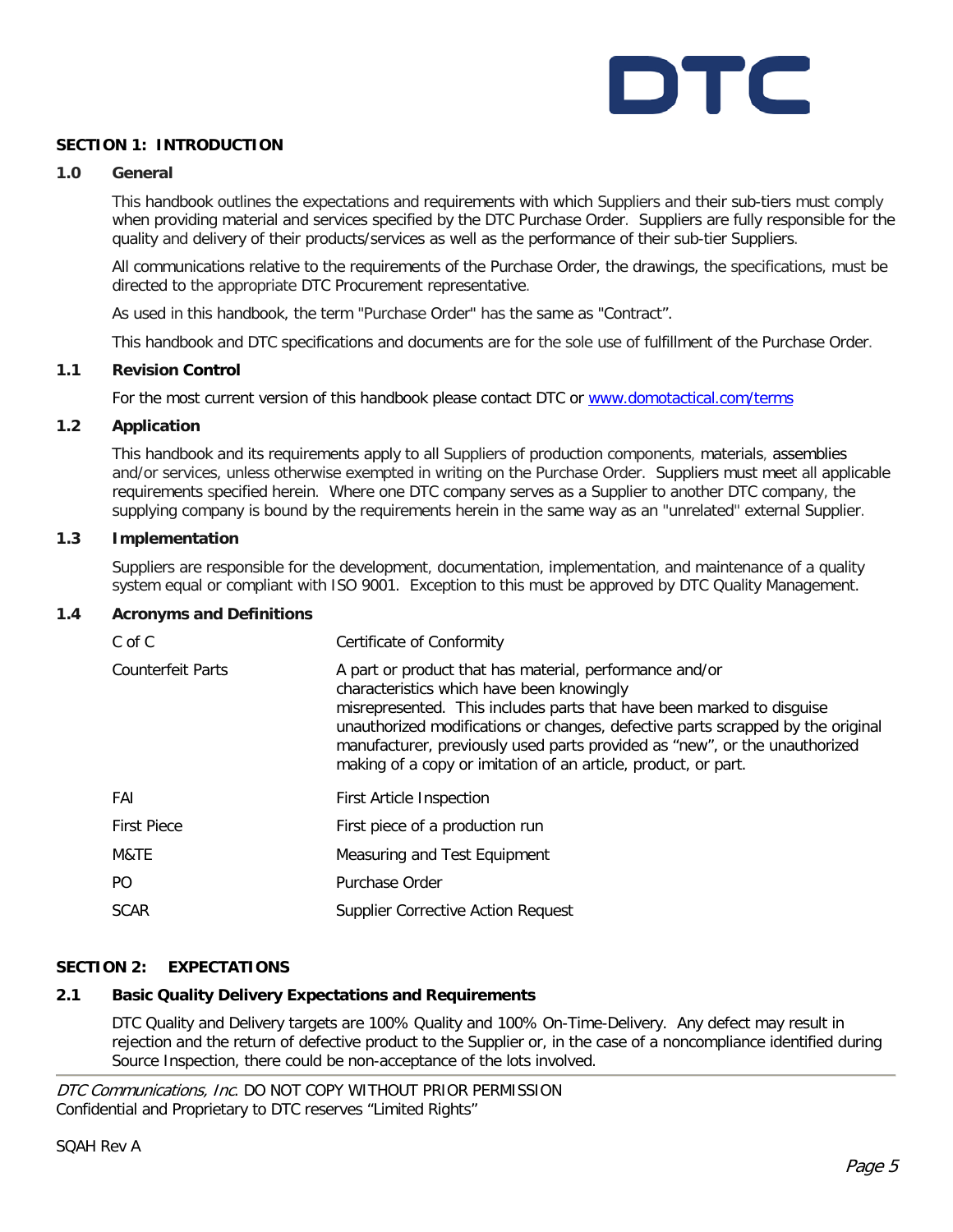

It is the Supplier's responsibility to:

- 1. Flow down and meet all of the requirements identified in the Purchase Order, including Quality Clauses.
- 2. Ensure that all requirements have been met from a product and documentation perspective.
- 3. Ensure that items shipped to DTC or items readied for Source Inspection are 100% compliant, and will meet all requirements – documentation and otherwise.
- 4. Immediately institute effective Corrective Action when requirements are not met.
- 5. Develop processes and procedures to prevent the occurrence of defects and strive to continually improve upon those processes.
- 6. Ensure objective evidence is on file verifying that a quality system exists and is being maintained. Procedures and records must be available for examination by an authorized DTC Quality representative when requested.

DTC requires all Suppliers to provide the exact delivery date, product and/or services, quantity and pricing as stipulated in the Purchase Order/contract.

Communication is a critical aspect of effective partnerships and business arrangements. DTC expects and appreciates timely communication of questions, clarifications, concerns and issues to ensure transparency between our Suppliers and ourselves.

#### **2.2 E-Business Capabilities**

In order to execute business seamlessly and effectively with DTC, Suppliers must have, or have access to, e-mail, internet access, an internet browser, and document scanning capabilities at a minimum.

#### **SECTION 3: SUPPLIER QUALIFICATION & PERFORMANCE**

All Suppliers to DTC must be assessed and approved before supplying parts. At a minimum, unless otherwise directed, the Quality Management System must be compliant with or certified to ISO9001. In some instances, depending upon the product being supplied, the approval may be as simple as a desk top survey or it may be as intense as a full-up supplier evaluation that assesses capabilities, performance, and infrastructure readiness, resourcing plans, quality systems and technical acuity.

In addition to qualification assessments, DTC monitors supplier performance based on key factors such as on-time delivery, product quality, and responsiveness to Supplier Corrective Action Requests. These measures are folded into a scorecard that is assessed by DTC Supply Chain and Quality departments and, when necessary, top DTC leadership.

While we make every effort to ensure the data represented in the scorecards is correct, the fact remains it is a Supplier's responsibility to review their copy of the scorecard to ensure the data accurately reflects their performance. In the event the data does not mirror a Supplier's records, Suppliers need to raise the issue to either the DTC Supply Chain representative.

#### **3.1 Notification Responsibilities**

There are three instances in which DTC must be notified (other than unique requirements that may be cited in a Purchase Order).

a) Changes in Supplier Processes, Facilities, etc.

If there is a change in the Supplier's facilities, transfer of work, or change in sub-tier Suppliers, DTC must be notified of such change in writing. Examples include, but are not limited to:

DTC Communications, Inc. DO NOT COPY WITHOUT PRIOR PERMISSION Confidential and Proprietary to DTC reserves "Limited Rights"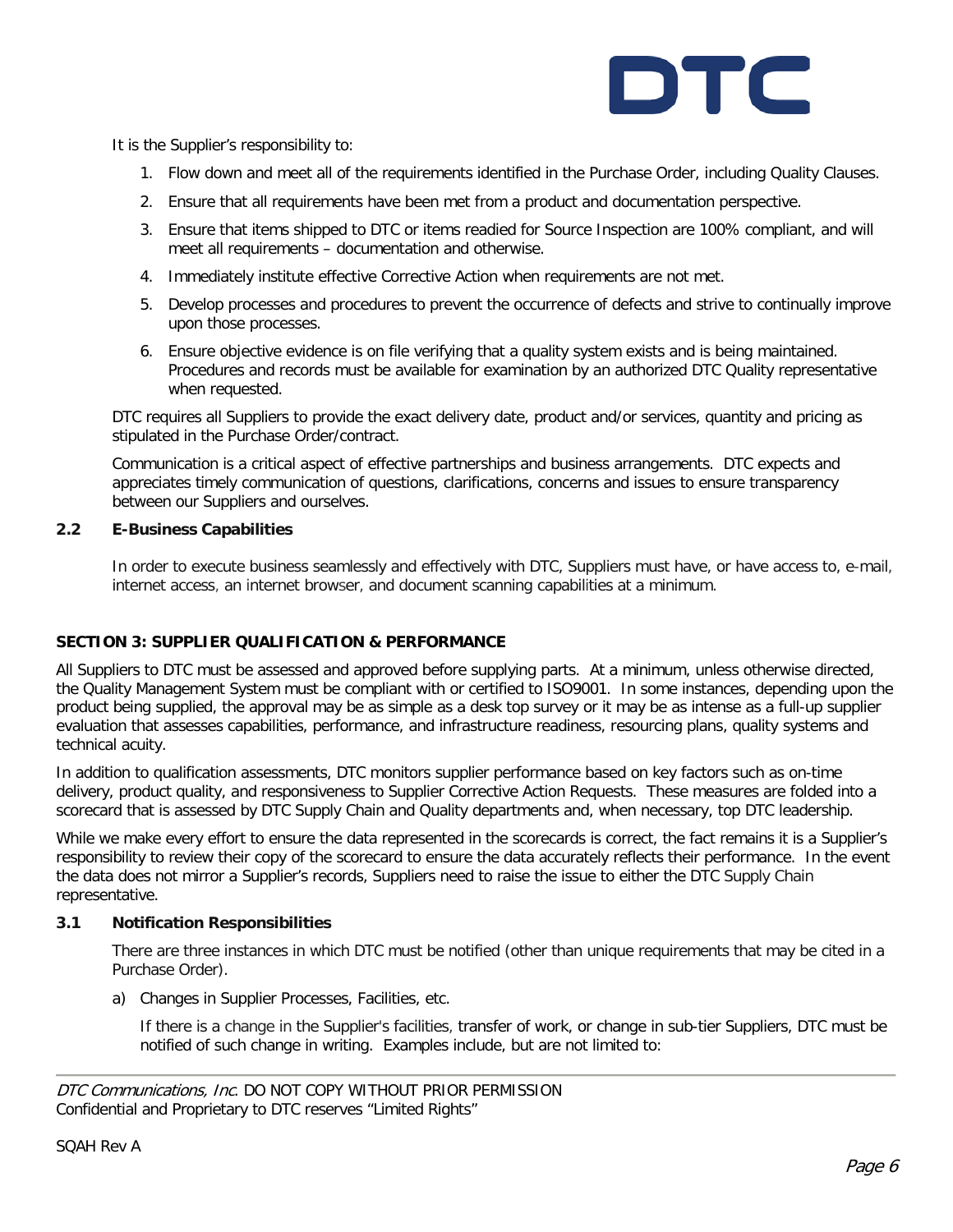

- 1. Use of a process or material other than that used in the previously approved part.
- 2. Production from new or modified tools (except perishable tools), dies, molds, patterns. etc., including additional or replacement tooling.
- 3. Production following any refurbishment or rearrangement of existing tooling or equipment.
- 4. Production from tooling and equipment transferred to a different plant location or from an additional plant location.
- 5. Change of a Supplier for parts or services (e.g.: Circuit cards or components) that affect Customer fit, form, function, durability, or performance requirements.
- 6. Any change in material, including not only raw material but also chemical compounds or processes (i.e. paints, adhesives, sealers, lubricants, etc.) which become a part of the finished product; this includes changing to an engineering approved alternate material or any change in the sequence of operations.
- 7. Change in test/inspection method or new technique (no effect on acceptance criteria).
- 8. If the change affects fit, form or function of a part being purchased by DTC, or requires a First Article Inspection or Delta First Article Inspection, DTC must be notified prior to the order being processed (unless other requirements are present within the Purchase Order regarding these types of changes).
- b) Loss or Suspension of Third Party Registration

In addition, if a Supplier loses an accrediting agency certification or is put on suspension by a registrar, the Supplier must notify the DTC Supply Chain and/or Quality representative of the occurrence in writing within 5 working days. When a Supplier's certificate expires, a copy of the new certificate must be forwarded to DTC Quality representative. In the instance of loss or suspension of certification, DTC may elect to suspend or remove a Supplier from the Approved Supplier Listing until such time as the certification is reinstated and a Supplier Assessment has been performed.

c) Notification of Escape

Suppliers are also required to notify DTC within 5 days of identifying a nonconformity which has been or may have been delivered to DTC. The notification must include sales order number, part number, quantity affected, detailed description of the nonconformance, initial or complete description of risks to product performance, and containment, interim and long term Corrective Actions and a plan to check for effectiveness of the Corrective Actions.

In the event the failure analysis requires time exceeding 5 days, an initial assessment and disposition is acceptable as long as the full assessment is received in its entirety within 30 days from the date of initial notification.

Failure to comply with the requirements stipulated in Notification Requirements may result in removal from the Approved Supplier Listing and/or additional remedies.

#### 3.2 **Sub-Tier Supplier Management**

It is a Supplier's responsibility to manage its sub-tier Suppliers, flow down Purchase Order requirements, and provide requirements and guidance to their supply base consistent with Purchase Order provisions. To this end, the Supplier must have a process in place to ensure that all sub-tier Suppliers have and maintain the ability to provide defect-free material and services in a manner that meets DTC requirements. If a situation arises where DTC must take an active role with a sub-tier Supplier to address a specific concern, DTC will do so only after Supplier notification. The Supplier must then ensure that all sub-tier Suppliers provide timely response to quality concerns.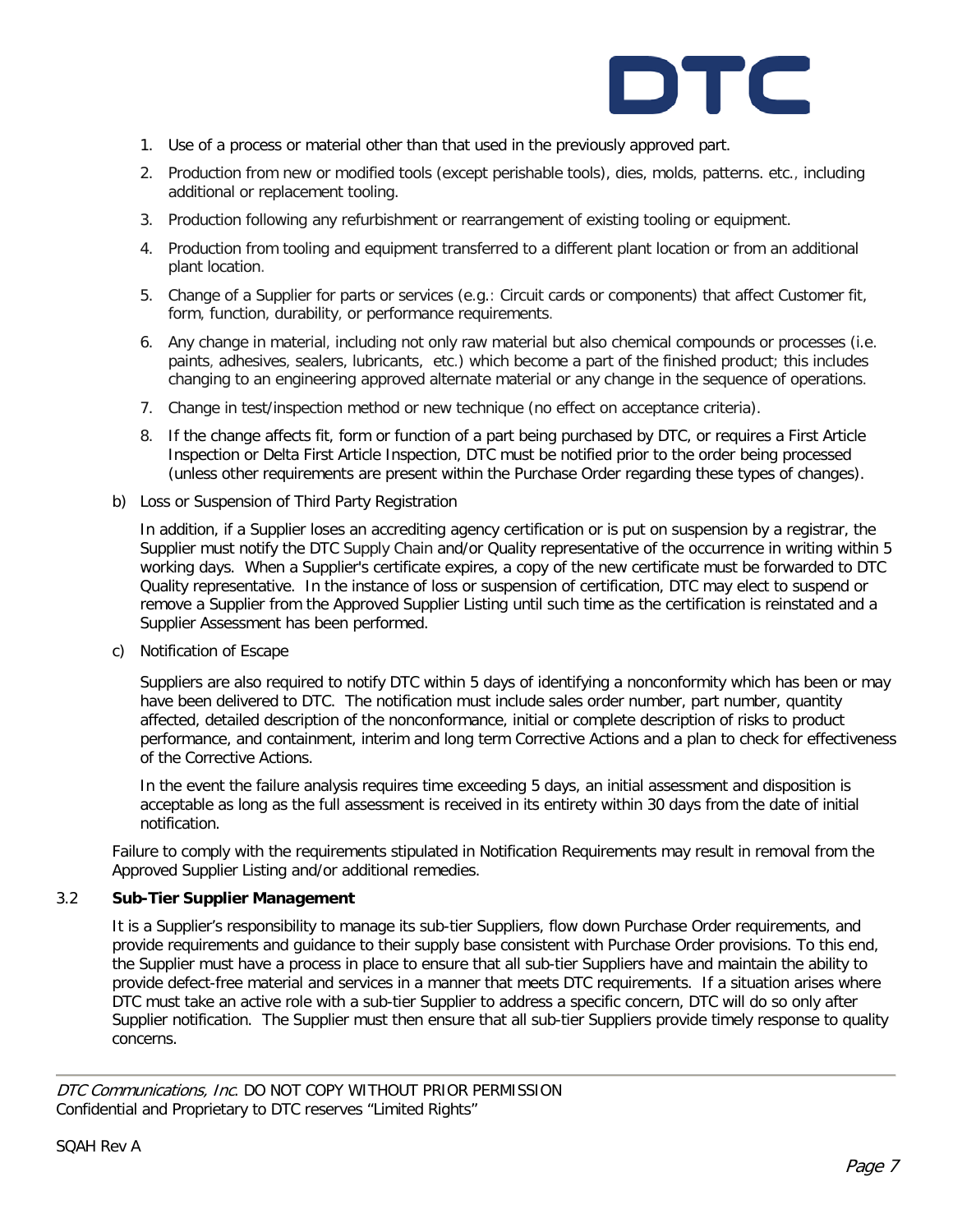

#### **SECTION 4: GENERAL REQUIREMENTS**

#### **4.1 Purchase Order**I**Contract**

The Purchase Order is a legal contract between DTC and the Supplier. As such, it is the responsibility of the Supplier to thoroughly read and understand the Purchase Order and all of the requirements there-in before acknowledging acceptance and beginning work. These general requirements apply to all Purchase Orders. Any questions regarding the Purchase Order and the work defined there-in should be directed to DTC Supply Chain representative for review and resolution. Only written authorization from authorized DTC/ representatives as noted below may be used to deviate from the Purchase Order requirements.

- Procurement representative must authorize all cost, quantity and schedule changes.
- Quality representative must authorize all technical and quality related changes.

#### **4.2 Traceability Verification**

The Supplier must maintain traceability throughout all steps of the manufacturing process including any outside processing. All Suppliers to DTC must have a lot identification system that distinguishes one lot from another when shipping finished or raw product. All component/product lots must be traceable to raw material lots. The Supplier must ensure that the supplied products are legibly marked per Purchase Order and blueprint requirements.

#### **4.3 Documentation**

It is the responsibility of the Supplier to meet whatever documentation requirements are specified by the Purchase Order, whether through verbiage or through Quality Clauses.

Because of the seriousness of documentation issues in terms of product traceability requirements and time associated with resolving documentation issues, DTC takes a firm stance regarding accepting orders where documentation does not comply with requirements. Additionally, noncompliant documentation is viewed the same as receiving a nonconforming part and affects a Supplier's Quality Rating as well as their ability to be considered for future work with DTC.

Finally, continued issues with noncompliant paperwork can and may result in permanent removal from the DTC Approved Supplier Listing.

#### **4.3.1 Certificate of Conformance (C of C)**

A copy of the Supplier's Certificate of Conformance (C of C) must be submitted with each shipment of material, product, and/or service. The C of C, signed by an authorized individual, certifies that all product and/or services have met the requirements of the Purchase Order, including drawings and specifications at the prescribed revision level of the product and must include:

- Company's name and address
- Date of Certification
- DTC Purchase Order number
- DTC part number and revision (as it appears on the contract)
- Part Description
- Part Quantity
- Serial number listing of parts as applicable
- Statement of Conformance
- Signature/Name of Supplier Point of Contact

Check the Quality Clauses listed on the Purchase Order to understand any documentation or Purchase Order

| DTC Communications, Inc. DO NOT COPY WITHOUT PRIOR PERMISSION |  |  |  |
|---------------------------------------------------------------|--|--|--|
| Confidential and Proprietary to DTC reserves "Limited Rights" |  |  |  |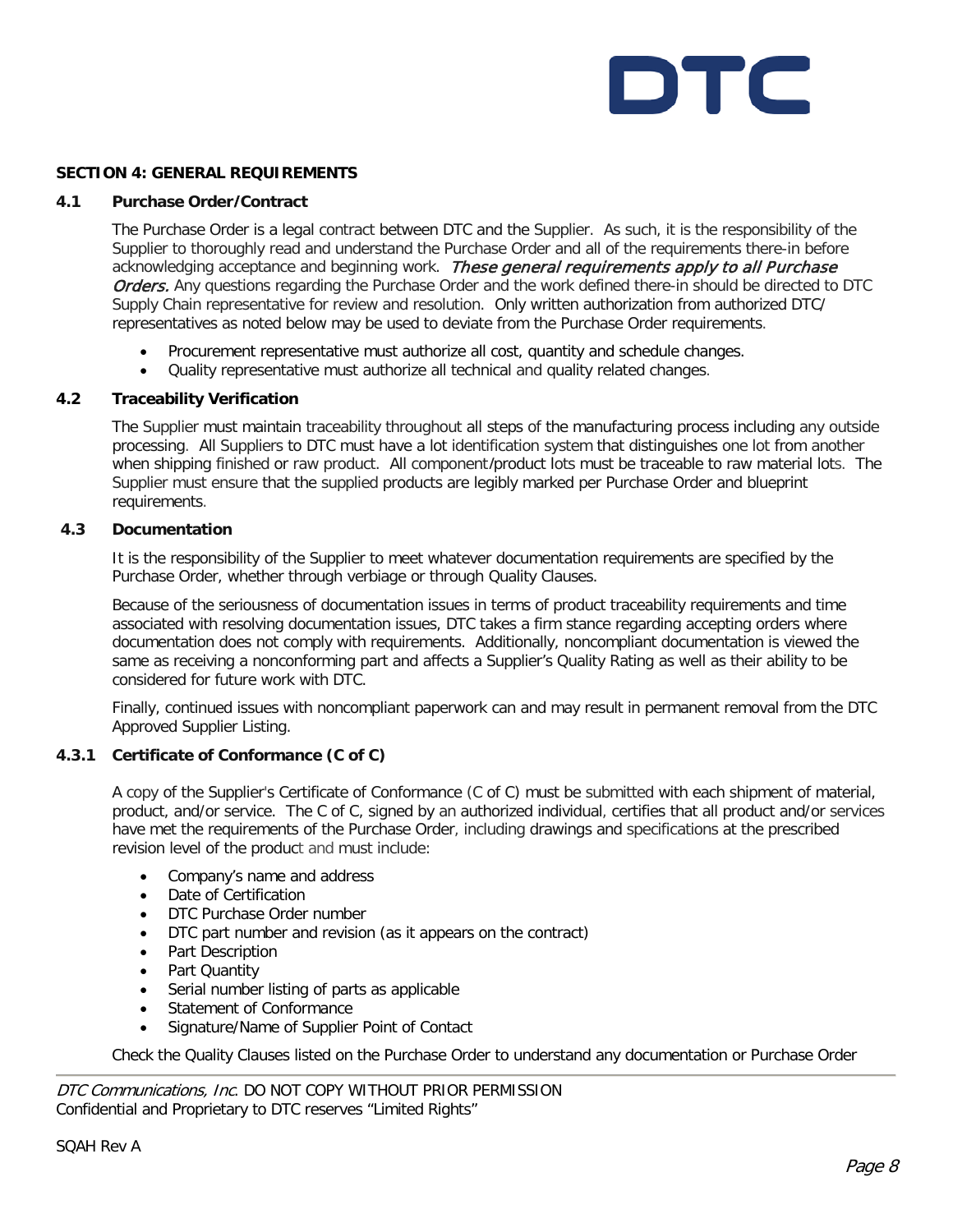

specific requirements for the order being shipped. Please remember that traceability is critical; ensure that all the documents can be traced back to the:

- Purchase Order
- Quality Clauses
- Applicable Technical Requirements

Piece quantity is also important. Ensure the quantity of parts on the Purchase Order reconciles with the quantity indicated on the C of C.

It is the Supplier's responsibility to review test reports and C of Cs of Supplier-purchased material or services. All sub-tier Supplier C of Cs for material finish and processes must be retained by the Supplier and available for review. DTC only assumes responsibility for conformance of material it has provided.

DTC Quality Clauses are listed in **Section 6** of this handbook.

#### **4.3.2 Non-Metallics Documentation**

Non-metallics documentation must include at a minimum:

- Lot or batch number
- Cure date as applicable
- Date of shelf-life items as applicable

#### **4.4 First Article Inspection (FAI)**

The Supplier is required to prepare and maintain a FAI for each part number supplied to DTC. The FAI is used to determine whether all engineering designs and specifications are properly understood by the Supplier and that the Supplier's processes have the capability to produce products meeting these requirements during an actual production run. Suppliers must ensure all drawing clarifications are resolved during the request for quote phase and/or Purchase Order review. It is the Supplier's responsibility to ensure that the FAI form is similar to AS9102 in keeping with sheets 1-3 of the AS9102 form format, exceptions to this format must be approved by DTC Quality.

The report shall reflect 100 percent inspection verification of all drawing characteristics. It delineates each drawing characteristic and specifies the corresponding actual measurement results and it shall provide evidence of acceptance by the Supplier's authorized Quality Assurance representative.

If a FAI is to be submitted with the product it will be called out on the PO with a Quality Clause, (Ref, **Section 6**).

#### **4.4.1 Delta First Article Inspection**

Process or product changes require Delta FAIs. Notification to DTC prior to changes is essential as additional audits or Supplier identification may be required prior to resubmission (reference **Section 3.1**, "Notifications"). Process or product changes are defined as changes in the process or product that could affect its capability to meet design requirements or the durability and reliability of the product, including:

- Changes in design affecting form, fit or function of the part.
- Use of a process or material other than that used in the previously approved part.
- Production following any refurbishment or rearrangement of existing tooling or equipment.
- Production from tooling and equipment transferred to a different plant location or from an additional plant location.
- Change of a Supplier for parts or services that affect customer fit, form, function, durability, or performance requirements.
- Break in production or product produced after tooling has been inactive for volume production for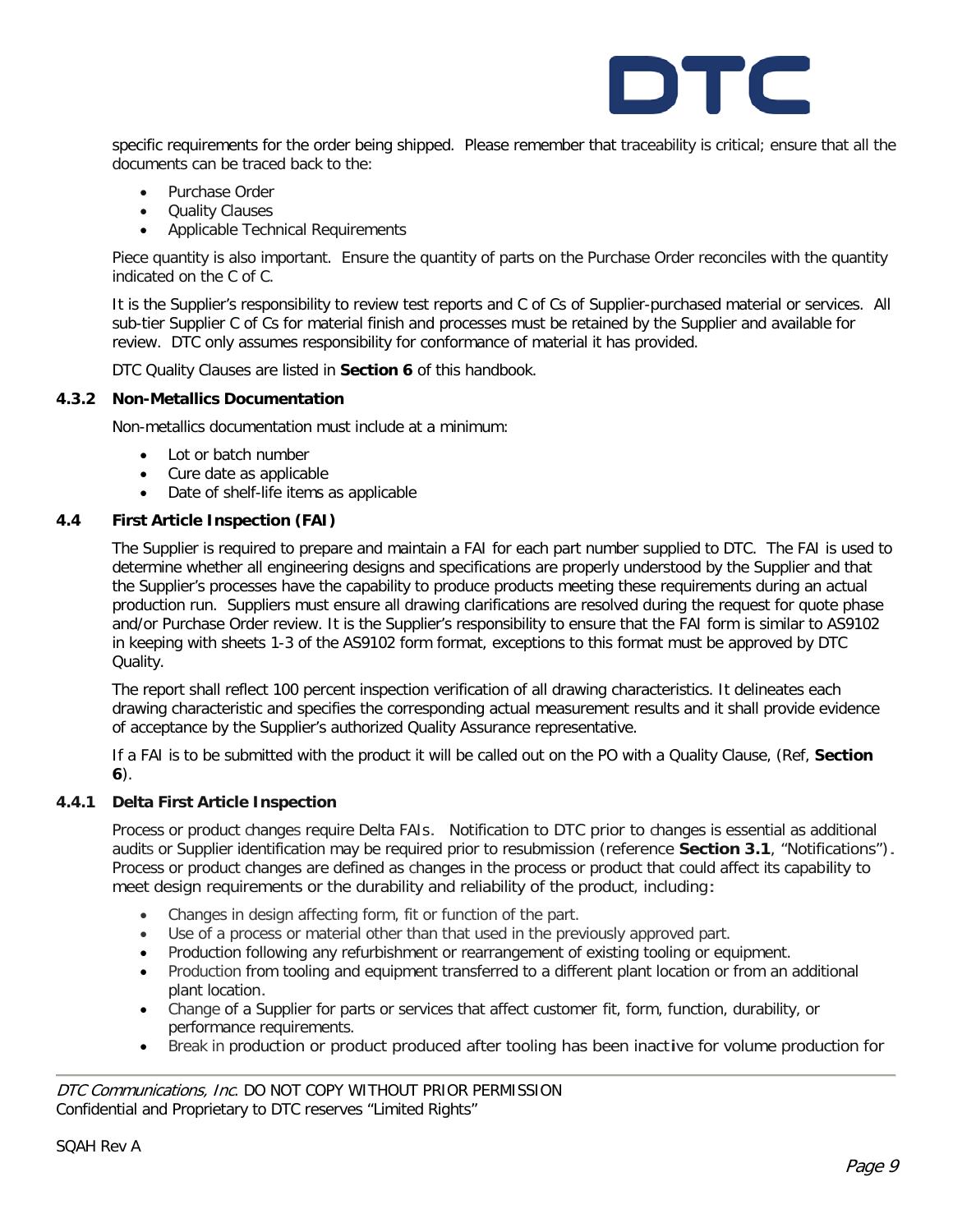

12 months or more.

- Any change in material, including not only raw material but also chemical compounds or processes (i.e., paints, adhesives, sealers, lubricants, plating, heat treat processes, etc., which become a part of the finished product) this includes changing to an engineering approved alternate material or any change in the sequence of operations.
- Change in test/inspection method or new technique (no effect on acceptance criteria).
- Upon request of DTC Supply Chain or Quality representative.

#### **4.5 Inspection & Test Requirements**

All inspection and testing must be conducted:

- In accordance with the Purchase Order/print requirements.
- With equipment that is appropriate for the required characteristics and tolerances.
- Under conditions consistent with the nature of the part and manufacturing processes.
- In accordance with documented inspection instructions.
- With measuring test equipment that is calibrated and documented per the Quality Management Systems requirements.

The Supplier will maintain a positive system for identifying the inspection and testing status of supplied product. Identification may be accomplished by means of stamps, tags, routing cards, move tickets, tote box cards or other control devices.

#### **4.5.1 Records of Compliance**

Records of compliance must be formally documented, and maintained to ensure the Suppliers' products/services comply with the identified purchase specifications, engineering and/or material specifications, and contract requirements.

- a) Records must provide traceability to specific product/process information, including:
	- 1. Part/drawing number revision level and quantity
	- 2. Applicable specifications with revisions
	- 3. Testing or Manufacturing Facility
	- 4. Heat/lot number (if applicable)
	- 5. Procedure with revision traceability (if applicable)
	- 6. Contract/Purchase Order identifier
	- 7. Government Contract number (if applicable)
	- 8. All actual data compared to requirements to indicate acceptability of the product
	- 9. The inspector's name, signature and level of certification (if applicable)
	- 10. Date of inspection(s)
- b) Product Work Instructions and process control procedures/plans (including machining, assembling, inspection, and testing instructions) must be an integral part of the Supplier's process and be maintained under revision control.

c) Inspection variable and/or attribute data must be documented on dimensional inspection report or equivalent and retained on file. All data must be made available to DTC personnel upon request. At DTC discretion inspection reports will be requested to be submitted with the product shipment per called out on the PO with a Quality Clause, (Ref, **Section 6**).

DTC Communications, Inc. DO NOT COPY WITHOUT PRIOR PERMISSION Confidential and Proprietary to DTC reserves "Limited Rights"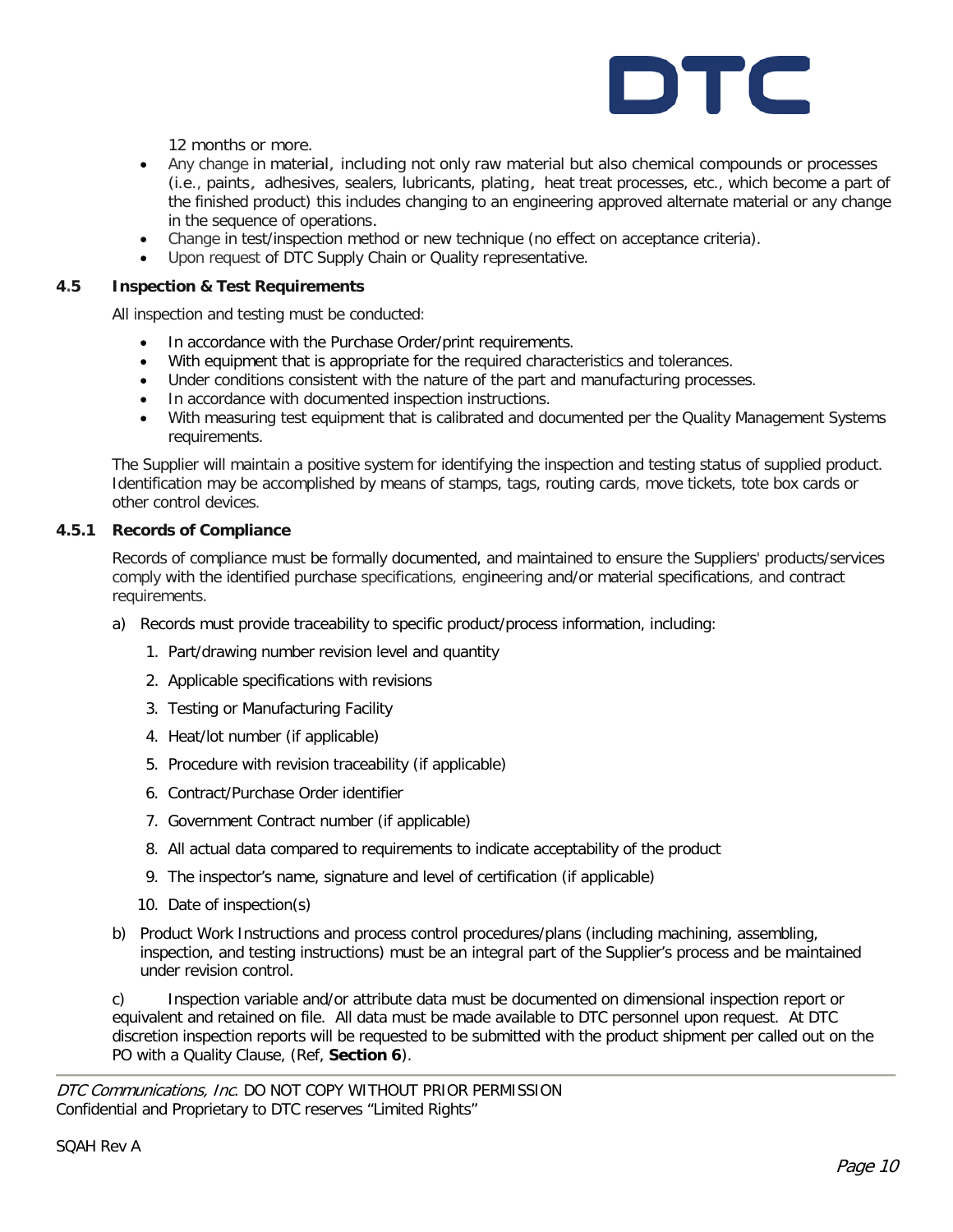

- e) Where applicable a Control Plan or equivalent must be on file. A revised control plan must be submitted for any changes in the Supplier's process.
- f) Except as the parties may otherwise agree, all Supplier records must be written in the English language and specified in the unit of measure designated within the drawing or standard.

#### **4.5.2 Sampling Plans**

Sampling plans must meet all requirements imposed in applicable standards, such as ANSI/ASQ Z1.4. Sampling plans must reject the whole lot if one defect is found, i.e. "C" equals zero. The subsequent lot may be 100% inspected in order to determine compliant product.

In addition to the sampling plan, any drawing note categorized as a quality assurance provision which identifies a major or critical safety item characteristic must be inspected as indicated.

#### **4.5.3 Visual Inspections**

Where possible, acceptance criteria for visual inspections may be defined and quantified by enlarged color photographs and/or actual part samples. DTC reserves the right to reject any product that exhibits an unusual visual condition.

If a Supplier requires clarification of visual requirements for part acceptance, it is their responsibility to contact DTC Quality for assistance.

#### **4.5.4 Dimensional Inspection**

In the event that the Supplier does not have the necessary equipment to conduct the required inspections and tests, a third-party inspection source (with calibrated equipment traceable to NIST) may be utilized at the Supplier's expense. Whenever possible, the Supplier should provide variable inspection data rather than attribute data. Inspection records or objective evidence of the inspection results need to be retained by the Supplier.

#### **4.6 Qualification of Personnel**

The Supplier is responsible for maintaining all special process certifications (i.e. Soldering, ESD, Welding, Non-Destructive Inspection (NDI)…). Records must be current and available.

#### **4.7 Right of Access**

DTC reserves the right of access to all applicable areas of a Supplier's facility and applicable sub-tier Suppliers for DTC and/or Customer and regulatory agency representatives to verify the products/ services during the assessment for, or execution of, a DTC contract. Additionally, the Supplier's quality control, inspection system, and manufacturing processes are subject to audit review, verification and analysis.

#### **4.8 Source Inspection Required**

When identified as a Quality Clause, the items and supporting quality documentation covered by the Purchase Order are subject to DTC or customer source inspection and/or witnessing of tests prior to shipment. DTC reserves the right to invoke source inspection any time throughout the performance of a contact.

#### **4.9 Measuring and Test Equipment (M&TE)**

The Supplier must maintain calibration for all M&TE such as gages, tools, jigs, fixtures and dies used to verify conformity to requirements of the Purchase Order. The calibration must be in accordance with a recognized standard, such as IS010012 or ANSI/NCSL Z540-1, and must address the criteria described in the selected standard. Measuring and test equipment must also meet all requirements imposed in applicable specifications, such as those addressing special processes. Calibration records must be traceable to NIST or other national standards for companies outside the United States.

DTC Communications, Inc. DO NOT COPY WITHOUT PRIOR PERMISSION Confidential and Proprietary to DTC reserves "Limited Rights"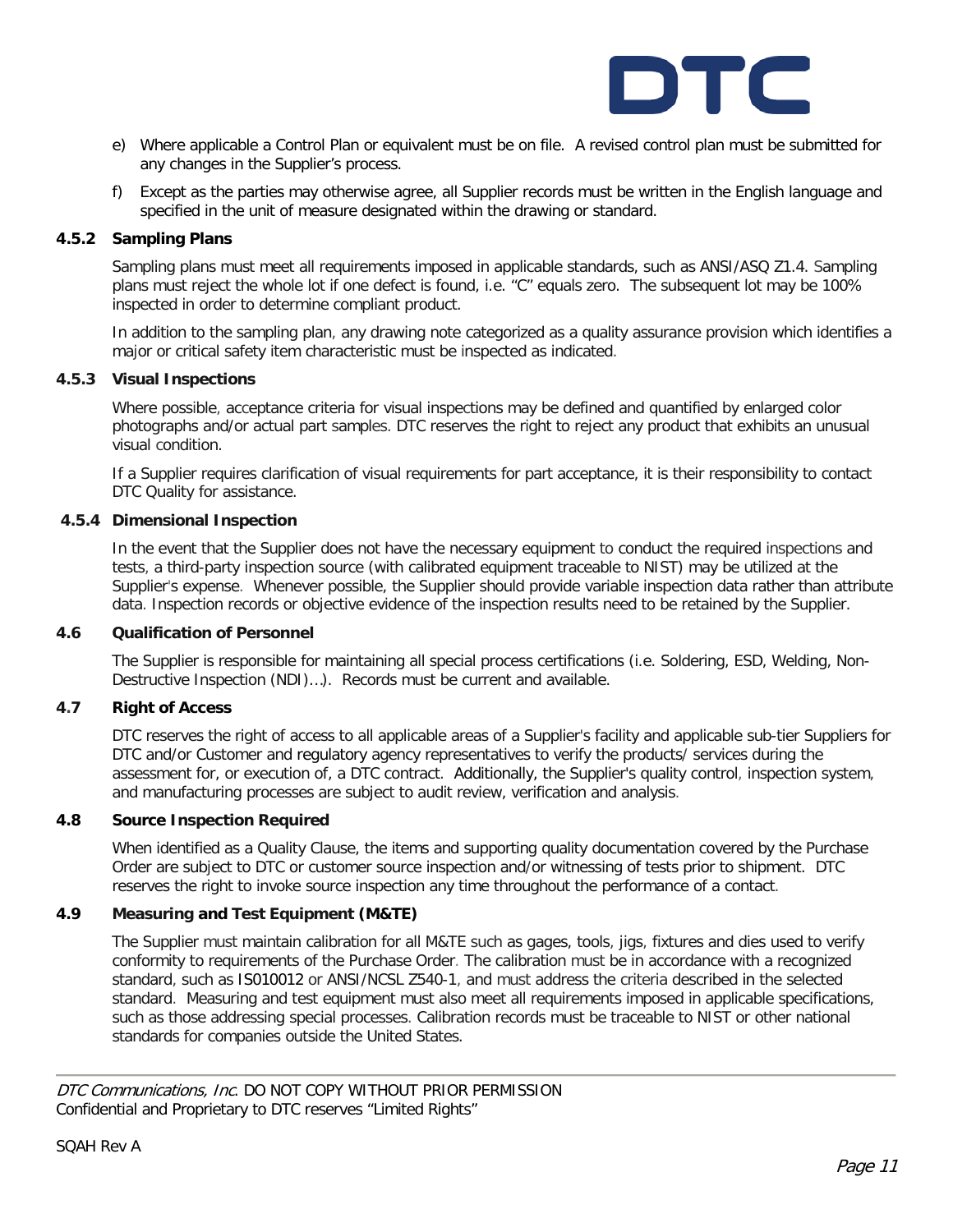

If the M&TE is DTC owned the Supplier is responsible for keeping the M&TE within calibration cycles and ensuring that out of calibration DTC owned M&TE is not used for the validation of products. The Supplier should coordinate with DTC on the calibration cycles of the M&TE. DTC is responsible for the cost of the calibration of DTC M&TE.

#### **4.10 Nonconforming Product**

The Supplier is responsible for establishing controls to ensure that products/services not conforming to the Purchase Order are identified, segregated, dispositioned, and controlled to prevent inadvertent use. Supplier authorization to return nonconforming product is required within 24 hours of notification. Without this authorization, product may be returned at the discretion of DTC.

In the event that the Supplier identifies a nonconformance with products or material, DTC must be notified (reference 3.1, "Notifications"). The Supplier must quarantine and contain the suspect lot(s) and withhold shipment of these lots until authorization from DTC's Quality representative has been received regarding disposition of the parts in question.

The Supplier is responsible to address containment of the nonconforming product at their facility, in transit, and at DTC.

When disposition nonconforming material the Supplier has no Material Review Board (MRB) authority and may not sell DTC product that has been dispositioned at any time "Use As Is", "Repair" or "Scrap" without prior written permission from DTC.

#### **4.11 Corrective Action**

Suppliers are responsible for implementing quality systems capable of resolving problems adversely affecting quality and correcting those conditions. Suppliers must take prompt corrective action to correct assignable conditions which have resulted or could result in the submission of nonconforming products/services to DTC.

When a Supplier Corrective Action Request (SCAR) is issued, response to DTC is due on or before the due date identified on the SCAR. A Supplier's corrective action format will be acceptable as long as all of the information requested by DTC is included in the response.

Corrective actions must be documented and include as a minimum:

- 1. Containment Actions for items at sub tier suppliers, stores, work-in-progress, product in transit. Containment actions are to be performed promptly upon a SCAR issuance, and notify Buyer of immediate actions taken within four (4) days.
- 2. Identification of Root Cause, including descriptions of the Root Cause Corrective Action Analysis tools used.
- 3. Final Root Cause Corrective Action that will ensure the problem does not resurface and directly addresses the identified root cause.
- 5. Description of how effectiveness of the Root Cause Corrective Action will be determined (verification of effectiveness).

All steps in the Root Cause Corrective Action process need to have a timeline included with discrete steps and status, as well as objective evidence of actions taken such as training records, metrics, etc. The objective evidence must be retained and available for DTC review.

The SCAR will stay open until a DTC Quality representative has verified evidence that the actions were effective. Failure to respond to a request for corrective action in a timely manner may place the Supplier at risk of being removed from DTC's Approved Supplier Listing.

DTC Communications, Inc. DO NOT COPY WITHOUT PRIOR PERMISSION Confidential and Proprietary to DTC reserves "Limited Rights"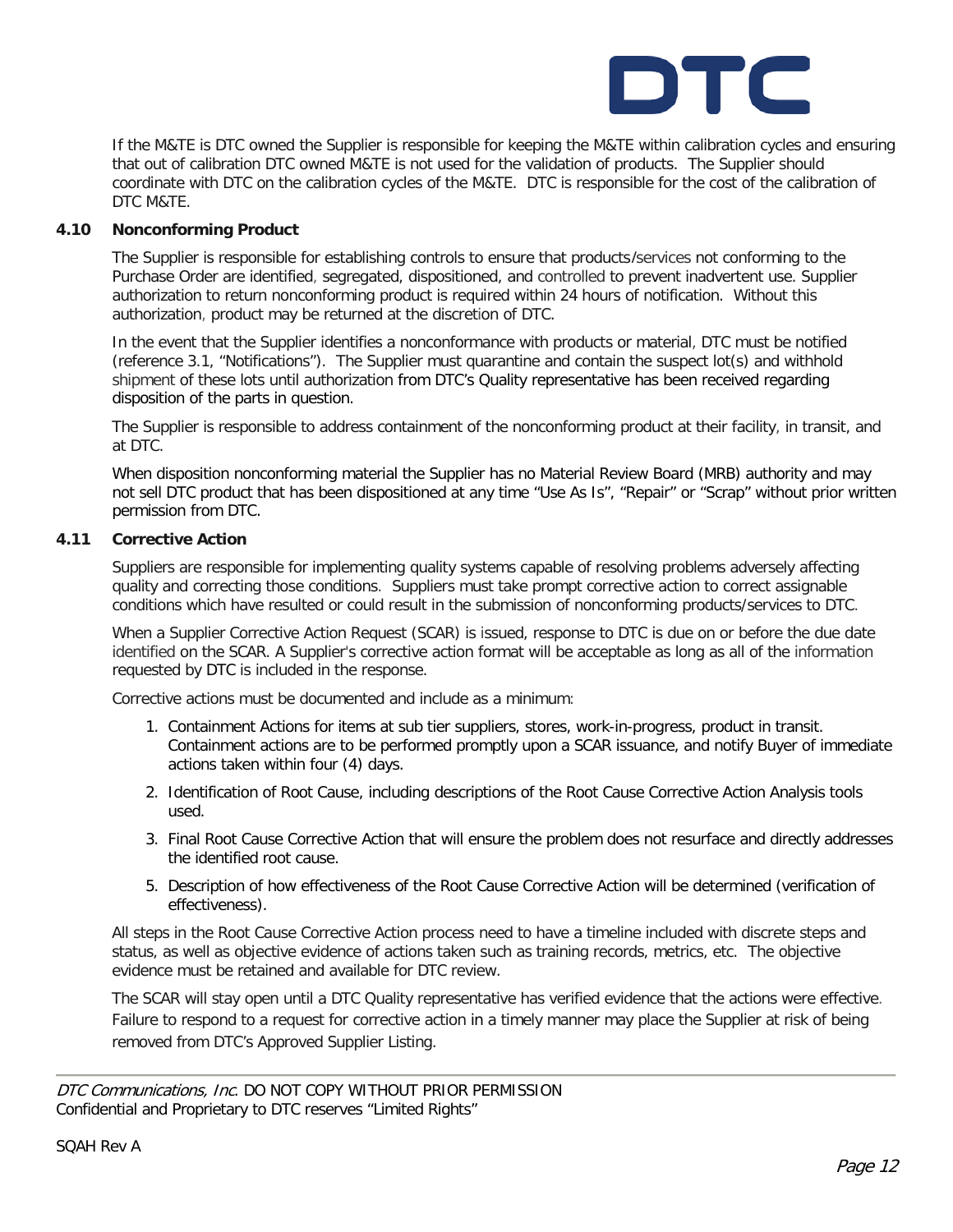

#### **4.12 Identification Marking**

The Supplier must assure that supplied products are legibly marked per the specified drawing method, or Purchase Order requirement. The identification marking must be as permanent as the normal life expectancy of the item and be capable of withstanding the intended operating environment and cleaning procedures. Legibility is required for readability and is applicable after the specified protective coatings are applied. Quality Clauses may be flowed down on the PO for product specific identification requirements.

#### **4.13 Foreign Object Debris and Foreign Object Damage (FOD)**

The Supplier must furnish parts/components free of Foreign Object Debris and Foreign Object Damage (FOD); i.e., any contaminant that will be detrimental to the item's form, fit or function. Any part not meeting these criteria is subject to return to Supplier for correction and will be cause for a Supplier Corrective Action Request to be issued.

#### **4.14 Technical Documents**

The Supplier will have all design records available (drawings, specifications, etc.) for the products manufactured, including components or details of assemblies and technical standards noted on the drawings available for Supplier employees, sub-tier suppliers, Source Inspection (CSI) and DTC representatives. For parts identified as catalog parts, this may consist of functional specification or a reference to a recognized industry standard. Documents must include the date of the design record and the change level and must include any authorized engineering change documents used in conjunction with the part drawings.

#### **4.15 Packaging and Shipping Requirements**

Any agreed upon shipping specifications must be adhered to in all instances. Unless otherwise agreed upon in writing, the method of packaging and shipment of product may be at the Supplier's discretion. Product must be protected against in transit and storage damage, deterioration and contamination, and anything else that would render the product unfit for its intended use. The product must be packaged so that the product weight and/or size do not adversely impact the type of transportation chosen.

#### **4.16 Supplier Packing Slip Requirements**

A Supplier Packing Slip must be attached to each shipped container referencing DTC PO, Line Item Number, Part Numbers and Quantities provided and the C of C. A container may be a skid, carton, package, etc.

#### **4.17 Records Retention**

Suppliers must have a system for maintaining control of records of compliance to applicable procurement documents, drawings, specifications, and standards as previously defined.

Unless otherwise indicated on the Purchase Order, records must be maintained for a minimum of seven (7) years after final shipment. Before disposal, Supplier must contact DTC Quality Assurance for authorization of disposal or instructions for forwarded records to DTC for retention.

The Supplier must provide records to DTC upon request. All requests for records must be fulfilled by Supplier with five (5) working days.

#### **SECTION 5: PRODUCT SPECIFIC REQUIREMENTS**

#### **5.1 Application of Product Specific Requirements**

In addition to the general requirements specified in **Section 4** which apply to all purchase orders; this sections details product specific requirements. These apply based on the type of product being provided. It is up to the supplier to understand if a requirement applies to the product being provided. If there are any questions about

DTC Communications, Inc. DO NOT COPY WITHOUT PRIOR PERMISSION Confidential and Proprietary to DTC reserves "Limited Rights"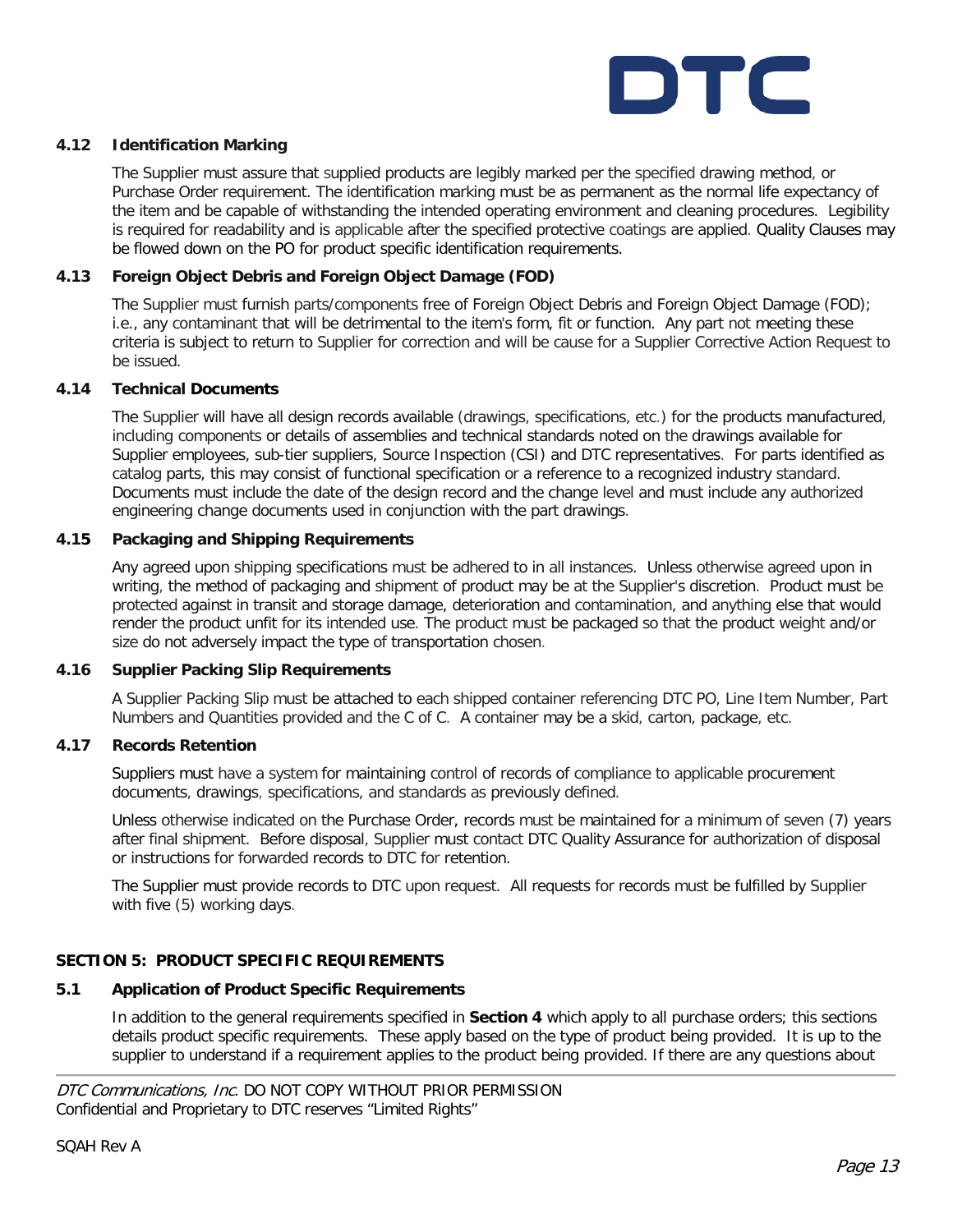

the application of a requirement the Supplier is responsible to requesting clarity through the DTC Supply chain or Quality representative.

#### **5.2 Shelf Life Material**

Shelf Life Material includes, but may not be limited to elastomeric products, batteries, potting compounds, shrinkable tubing, epoxies, shelf life adhesives, sealants, compounds, and paints. Certificate of Conformance for shelf life materials must contain the following as a minimum:

- 1. Lot traceability by run, batch, lot or date of manufacture
- 2. Shelf life expiration date (as required by specification)
- 3. Storage conditions to achieve shelf life, if not stated on material package.

Product must be permanently marked as required by Purchase Order and include as appropriate:

- 1. Date of expiration or "best if used by" designation
- 2. Traceability to run, batch, lot or date of manufacture

The method of product marking must not be detrimental to form, fit, or function. As dictated by size or configuration.

If environment is a factor in determining useful life, identification shall also include the storage temperature, humidity, etc. required to achieve the stated useful life.

In no case shall materials be provided with less than 75% of its useful life remaining.

#### **5.3 Counterfeit Prevention**

The Supplier, unless provided exemption by DTC, must have a "Counterfeit Prevention Plan" and process that provides "Acquisition Traceability". "Acquisition Traceability" consists of the name and location of all Supply Chain intermediaries from the component/part original manufacturer to the direct source of the product. The Supplier must ensure counterfeit prevention requirements are flowed to the Supplier's sub-tiers, and requirements are clearly stated as deliverable data within procurement documents, regardless of the level within the Supply Chain the products are procured. For guidance on developing a Counterfeit Prevention plan, reference AS5553. See **Section 1.4** for definition of counterfeit products.

#### **5.3.1 Procurement of Product**

The Supplier must only purchase products to be delivered or incorporated into their product from the Original Component Manufacturer (OCM) or the Original Equipment Manufacturer (OEM) or through an OCM/OEM authorized distributor chain. Components/parts must not be acquired through an independent distributor or broker unless written authorization in the form of a formal approval to do so has been obtained by an authorized DTC representative.

#### **5.3.2 Certificates of Conformance and Acquisition Traceability**

The Supplier is solely responsible for ensuring that a Certificate of Conformance and Acquisition Traceability is obtained for each product that is procured from the Supplier's Supply Chain for the purpose of fulfilling a DTC Purchase Order. Additionally, Suppliers are responsible for performing inspections of components and paperwork to ensure conformity to the specifications. Likewise, the Supplier must provide a Certificate of Conformance that is the express representation of the parts/components being provided that meets all drawing, specification, Purchase Order and Terms and Conditions of the contract requirements.

#### **5.3.3 Delivery of Suspect Counterfeit Product**

In the event that components/parts/product are delivered to DTC that the Supplier suspects may be counterfeit, the Supplier must notify DTC Procurement and Quality within 24 hours with all of the pertinent facts associated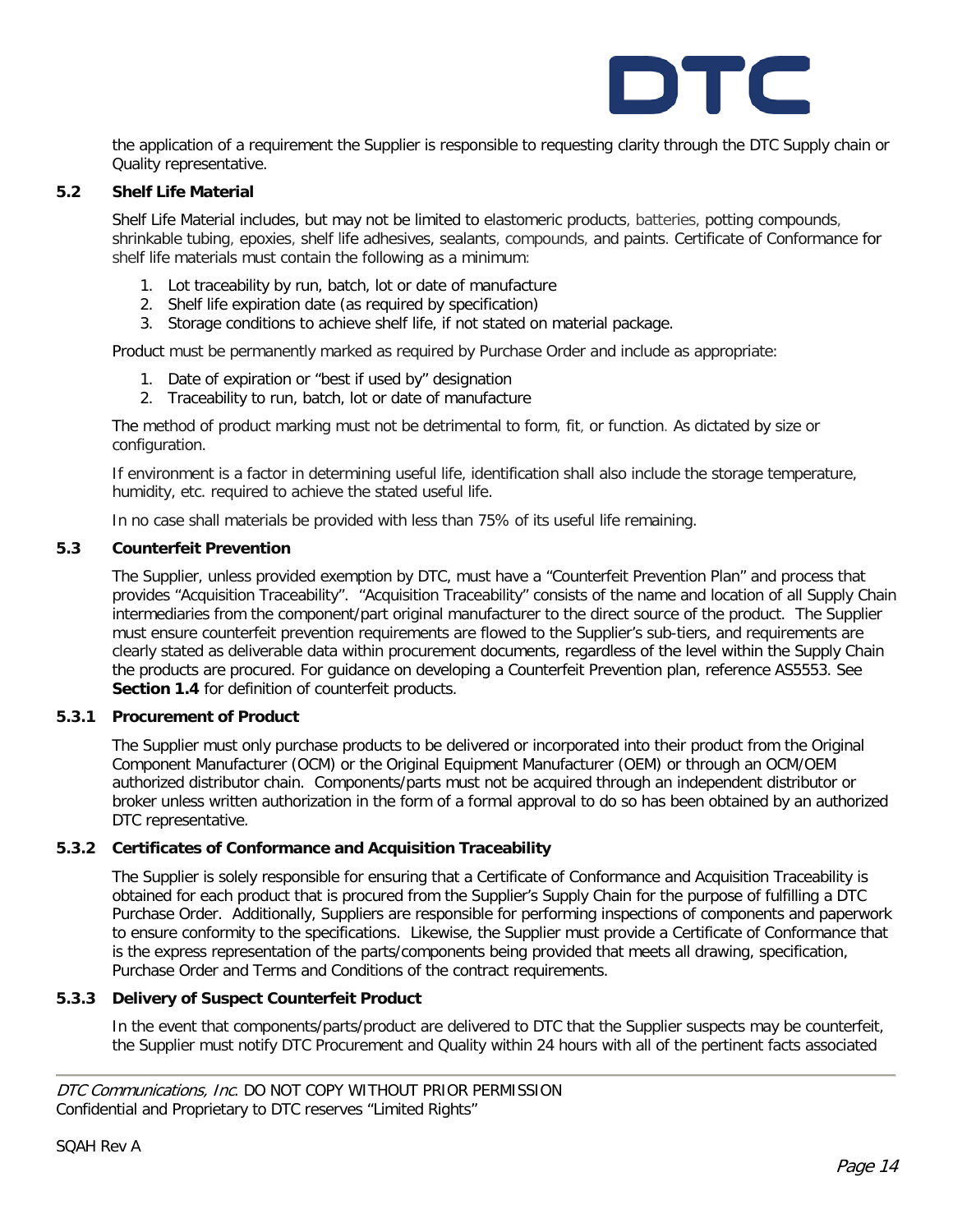

with shipped product.

Once the notification has occurred, the Supplier has full responsibility for replacing all suspect material promptly, ensuring that replacement product is genuine and has all of the necessary documentation and inspections performed provided as objective evidence to prove Contract requirements have been met.

Delivery of suspect counterfeit parts/product whether knowingly or unknowingly is classified as a "non-delivery" and a nonconformance to the Purchase Order.

#### **5.3.4 Securing Counterfeit Product**

DTC reserves the rights to secure and hold any suspect counterfeit product/parts/components and provide them to any investigative agency of the US Government.

#### **5.4 ESD Control**

For electrostatic sensitive items, ESD handling requirements apply; reference ANSI/ESD-S-20-20. ESD sensitive items must be provided in ESD packaging. The ESD plan is subject to review by DTC and/or their customers.

#### **5.5 Solder Workmanship Standard**

Soldering and processing of electronic assemblies shall be in accordance or equivalent with IPC-A-610, Acceptability of Electronic Assemblies or J-STD-001, Requirements for soldered Electrical and Electronic Assemblies.

#### **SECTION 6: DTC Quality Clauses**

#### **6.1 Application**

As appropriate, DTC Quality Clauses will be identified on the Purchase Order. It is the Supplier's responsibility to know, comprehend, flow down to sub-tiers and act in accordance with these requirements for the products to which they have been applied.

The DTC Quality Clauses can be obtained through the DTC Supply Chain or Quality representative. Whenever possible, DTC will notify DTC Suppliers of changes to the handbook or Quality Clauses, however it is the responsibility of the Supplier to ensure the current clauses are understood and compliance to the requirements assured.

#### **6.1.1 General Quality Clauses**

#### **QC 1. Pure Tin Compliance Required**

A certificate of compliance is required for all products on this Purchase Order that require solder, platings, coatings, and claddings. The certificate must state that all products that have been soldered, plated, coated, and/or cladded comply with the following:

- a) Material composition less than 97% tin by weight
- b) Tin alloy with composition of greater than 3% lead by weight

The Supplier must contact DTC Supply Chain or Quality immediately if a conflict is identified between the need for tin/lead and the manufacturer's part number stated on a DTC drawing, or the manufacturer's part number is not available (do not substitute without prior approval).

DTC Communications, Inc. DO NOT COPY WITHOUT PRIOR PERMISSION Confidential and Proprietary to DTC reserves "Limited Rights"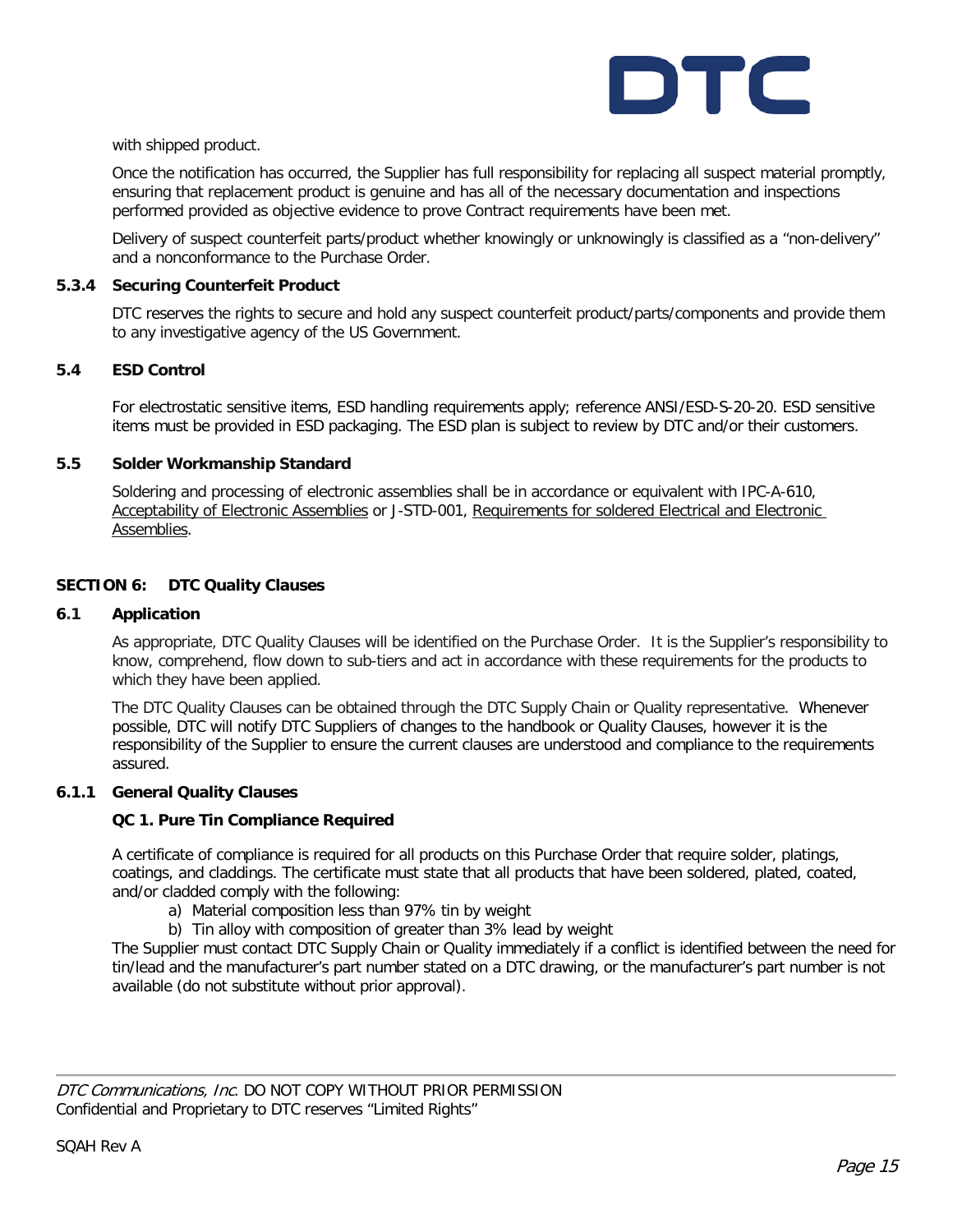

#### **QC 2. FAI Documentation Required**

A copy of the FAI report as defined in **Section 4.4** of this document is required with the first shipment of the product per the specific PO.

#### **QC 3. Source Inspection Required**

The items and supporting quality documentation covered by the Purchase Order are subject to DTC or customer source inspection (CSI) and/or witnessing of tests prior to shipment.

In order to accommodate source inspection representatives, the Supplier must make facilities, equipment, M&TE, inspection records, and assistance readily available, ensuring that records, technical data, etc. are available at the start of the Source Inspection.

Unless otherwise agreed upon, a minimum of three (3) days' notice is required by the Supplier to schedule CSI. CSI may be scheduled through DTC Quality or through a third party inspection source as directed by DTC. A minimum of 48 hours prior notice is required for cancellation. In the event cancellation requests are received within the 48 hour window, the Supplier will be responsible for costs incurred for the canceled inspection.

Additionally, the costs incurred for DTC Source Inspectors to return to a Supplier's facility to re-inspect documentation or products that previously failed Source Inspection as a result of a Supplier mistake may be charged back to the Supplier.

It is the Supplier's responsibility to ensure that the product to be Source Inspected is complete, that all of the documentation required (reference **Section 4.3.1** Certificate of Conformance Requirements) is presented, and any tools or documentation required to validate the product being inspected is available for the Source Inspectors use.

During a Source Inspection DTC representatives will make every possible effort to accommodate paperwork corrections, etc. to ensure that the inspection progresses smoothly. However, when corrections cannot be made or the required information acquired, the documentation will be treated as a nonconformance and annotated on the inspection report. It is possible that paperwork nonconformances can cause lot rejection and, if repeated despite Corrective Actions, removal from the DTC Approved Supplier Listing.

Source inspection does not relieve the Supplier from internal inspection or relieve the Supplier of their responsibility for furnishing an acceptable end item on time.

#### **QC 4. Supply Chain Traceability Required for Commercial Electronic Components**

Acquisition traceability from original manufacturer required. Specify supply chain traceability that identifies the name and location of all the supply chain intermediaries from the part manufacturer to the direct source of the product for the seller. Documentation should identify the manufacturer, distributor to whom the parts were supplied, purchase order number, part number and quantity. The chain of packing lists and/or procurement documents may be used to establish the supply chain intermediaries. Date Code information may be provided whenever possible but is not required. Reference SAE AS5553 Aerospace Standard for Counterfeit Electronics Parts; Avoidance, Detection, Mitigation and Disposition, Appendix C - C.3.1

#### **QC 5. Functional Test Report Submission**

The functional test reports are required to be submitted for those products that have functional or safety performance test requirements specified on the Purchase Order. The test report must contain, at a minimum, product number, serial number, product revision level, the test requirements, actual test results, corresponding test procedure and revision level, test date and signature of test technician.